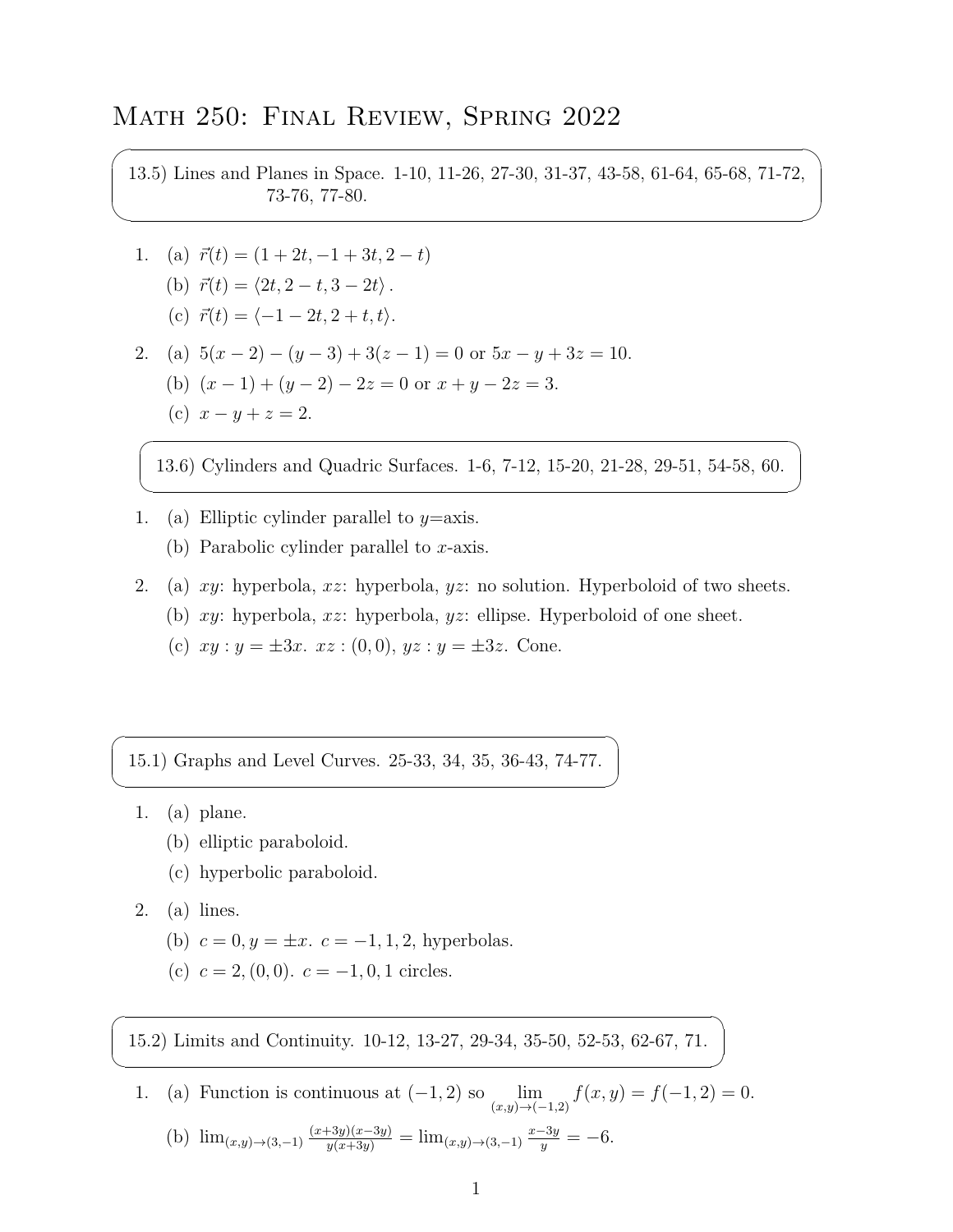2. (a) 
$$
\lim_{(t,0)\to(0,0)} f(x,y) = \frac{1}{2}, \lim_{(0,t)\to(0,0)} f(x,y) = 2.
$$
  
\n(b)  $\lim_{(t,0)\to(0,0)} f(x,y) = 0, \lim_{(t,t)\to(0,0)} f(x,y) = \frac{1}{2}.$ 

 $\sqrt{2}$ 

✍

 $\overline{\phantom{0}}$ 

✍

 $\overline{\phantom{0}}$ 

✖

15.3) Partial Derivatives. 1-9, 11-14, 15-30, 32-34, 38-46, 48-53, 54-59.

- 1. (a) lim *h→*0  $\frac{(3(x+h)-y)-(3x-y)}{h} = 3, \lim_{h\to 0}$  $\frac{(3x-(y+h))-(3x-y)}{h} = -1.$ (b) lim  $\frac{(x+h)y^2 - xy^2}{h} = y^2$ ,  $\lim_{h \to 0}$  $\frac{x(y+h)^2 - xy^2}{h} = 2xy.$
- *h→*0 *h→*0
- 2. (a)  $f_{xx} = -y^2 \sin(xy), f_{xy} = \cos(xy) xy \sin(xy), f_{yx} = \cos(xy) xy \sin(xy), f_{yy} =$ *−x* 2 sin(*xy*)*.* (b)  $f_{xx} = \frac{2(y^3 - x^2)}{(x^2 + y^3)^2}$  $\frac{2(y^3-x^2)}{(x^2+y^3)^2}$ ,  $f_{xy}=f_{yx}=\frac{-6xy^2}{(x^2+y^3)^2}$ ,  $f_{yy}=\frac{6x^2y-3y^4}{(x^2+y^3)^2}$  $(x^2+y^3)^2$
- 15.4) The Chain Rule. 9-18, 19-26, 27-28, 29-30, 35-40, 57-59, 65, 67-69, 72-73, 75.
- 1.  $\frac{dw}{dt} = 3x^2y^2(2t) + 2x^3y(1 + e^{2-t}) = 3(25)(1)(4) + 2(5^3)(1)(2) = 800.$
- 2.  $\frac{\partial w}{\partial u} = \frac{1}{x}$  $\frac{1}{x}(2) - \frac{1}{y}$ *y*  $\frac{v^2}{u^2} = 2 - \frac{1}{2} = \frac{3}{2}$  $\frac{3}{2}$ .  $\frac{\partial w}{\partial v} = \frac{1}{x}$  $\frac{1}{x}(3) + \frac{1}{y}$  $\frac{2v}{u} = 3 - 2 = 1.$
- 3. (a)  $\frac{\partial F}{\partial x}(0) + \frac{\partial F}{\partial y}(\frac{\partial y}{\partial z}) + \frac{\partial F}{\partial z}(1) = 0 \Rightarrow \frac{\partial y}{\partial z} = -\frac{\partial F}{\partial z}/\frac{\partial F}{\partial y}.$  $\left(\mathrm{b}\right) \frac{\partial y}{\partial z} = \frac{-xye^{xz} - xye^{yz}}{e^{xz} + xze^{yz}}$
- 4.  $\frac{\partial z}{\partial x} = \frac{-2xy z^3}{y^2 + 3xz^2}$  $\frac{-2xy-z^3}{y^2+3xz^2}$ ,  $\frac{\partial z}{\partial y} = \frac{-2yz}{y^2+3xz^2}$ . 5.  $\frac{dE}{dt} = \frac{1}{2}$  $\frac{1}{2}2v\frac{dv}{dt} + g\sin(\theta)\frac{d\theta}{dt} = -g\sin(\theta)v + g\sin(\theta)v = 0.$

15.5) Directional Derivatives and Gradient. 1-10, 11-12. 13-20, 21-30, 31-36, 43-44, 47-50, 59-64, 69-72, 74, 75-78, 81, 82, 85.

- 1.  $(\nabla f)(-1, 2, 1) = (-4, 1, 3).$   $(D_{\vec{u}}f)(-1, 2, 1) = \frac{8}{3} + \frac{2}{3} + 1.$
- 2. (a)  $\sqrt{145}$ ,  $\langle \frac{8}{\sqrt{145}}, \frac{-9}{\sqrt{145}} \rangle$ . (b)  $\langle 9, 8 \rangle$ .

3.  $f(x, y) = xy$ .

- (a) Graph the level set of  $f$  through the point  $(2, 1)$ .
- (b) Include the vector  $\nabla f(2,1)$  on your graph.
- (c)  $(x 2) + 2(y 1) = 0 \Rightarrow y = -\frac{1}{2}$  $\frac{1}{2}x + 2$ .
- (d) The vector  $\nabla f(2,1)$  is perpendicular to the level set of *f* at  $(2,1)$ .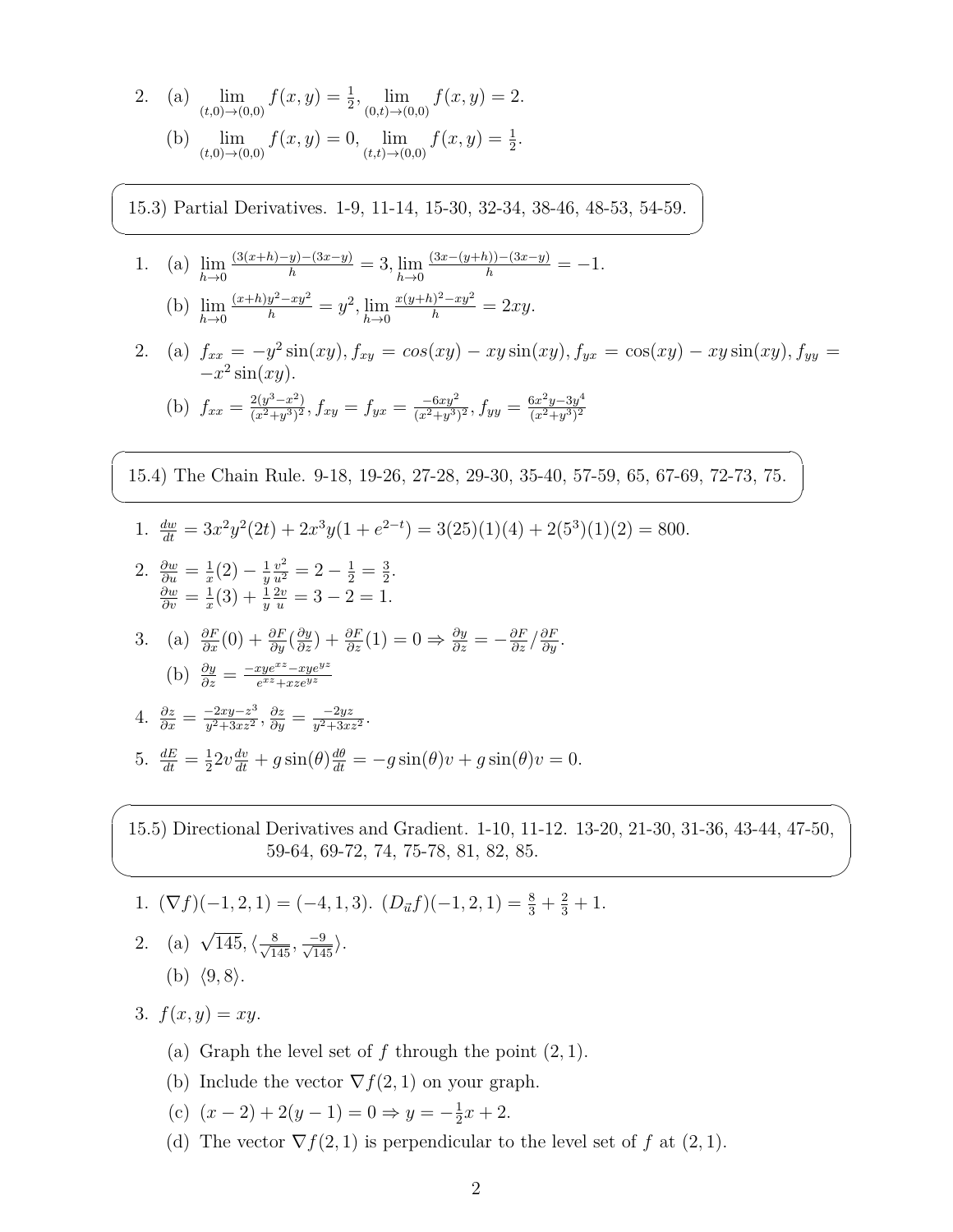15.6) Tangent Planes. 3-4, 9, 11, 13-28, 29-32, 54-56.

 $\overline{\phantom{0}}$ 

✍

 $\overline{\phantom{0}}$ 

✍

 $\overline{a}$ 

✍

 $\overline{a}$ 

✍

- 1. Find the tangent plane to the surface at the given point.
	- $(a) -4(x+1) 1(x-2) + 4(x-2) = 0.$
	- (b)  $1(x-3) + 6(y-0) + 0(z-2) = 0$  or  $x + 6y = 3$ .
	- (c)  $\frac{1}{2}(x-3) 2(y-1) \frac{1}{2}$  $\frac{1}{2}(z+1)=0.$
- 2. Find the tangent plane to the surface at the given point.

(a) 
$$
\frac{5}{3}(x-5) - \frac{4}{3}(x-4) - (z-3) = 0
$$
.  
\n(b)  $0(x-2) + 2(y-0) + 1(z-3) = 0$  or  $2y - 3z = 3$ .  
\n(c)  $3(x-2) - (y-1) + 4(z+1) = 0$ .

15.7) Maximum/Minimum Problems. 9-12, 13-22, 23-37, 41-42, 43-46, 62-66, 71.

- 1. Find any critical points and classify each as relative maximum, relative minimum, or saddle.
	- (a) Local max at (0*,* 0).
	- (b) local min at (0*,* 1)
	- (c) Saddle at (1*,* 2).
	- (d) Local min  $(\pm 1, 0)$ . Local max  $(0, 0)$ .
- 2. min  $x^2 + y^2 + z^2 = 2$  at  $(x, y) = (1, 0)$ .
- 3. max  $V = 2$  at  $(x, y) = (1, 1)$ .

15.8) Lagrange Multipliers. 3-4, 5-6, 7-23, 26, 27-36.

- 1. max =  $3\sqrt{3}$ , min =  $-3\sqrt{3}$ .
- 2. Area  $= 32$ .
- 3.  $D = \sqrt{30}$ .

16.1) Double Integrals, Rectangular Regions. 1-3, 5-6, 7-24, 25-35, 36-39, 40-45, 46-50, 53-54.

1.  $\frac{1}{4} \int_0^2 \int_1^3 2y - x \, dy dx = 3.$ 2. (a)  $\int_0^{\ln(3)} \int_0^1 x y e^{xy^2} dy dx = 1 - \frac{1}{2}$  $\frac{1}{2} \ln(3)$ .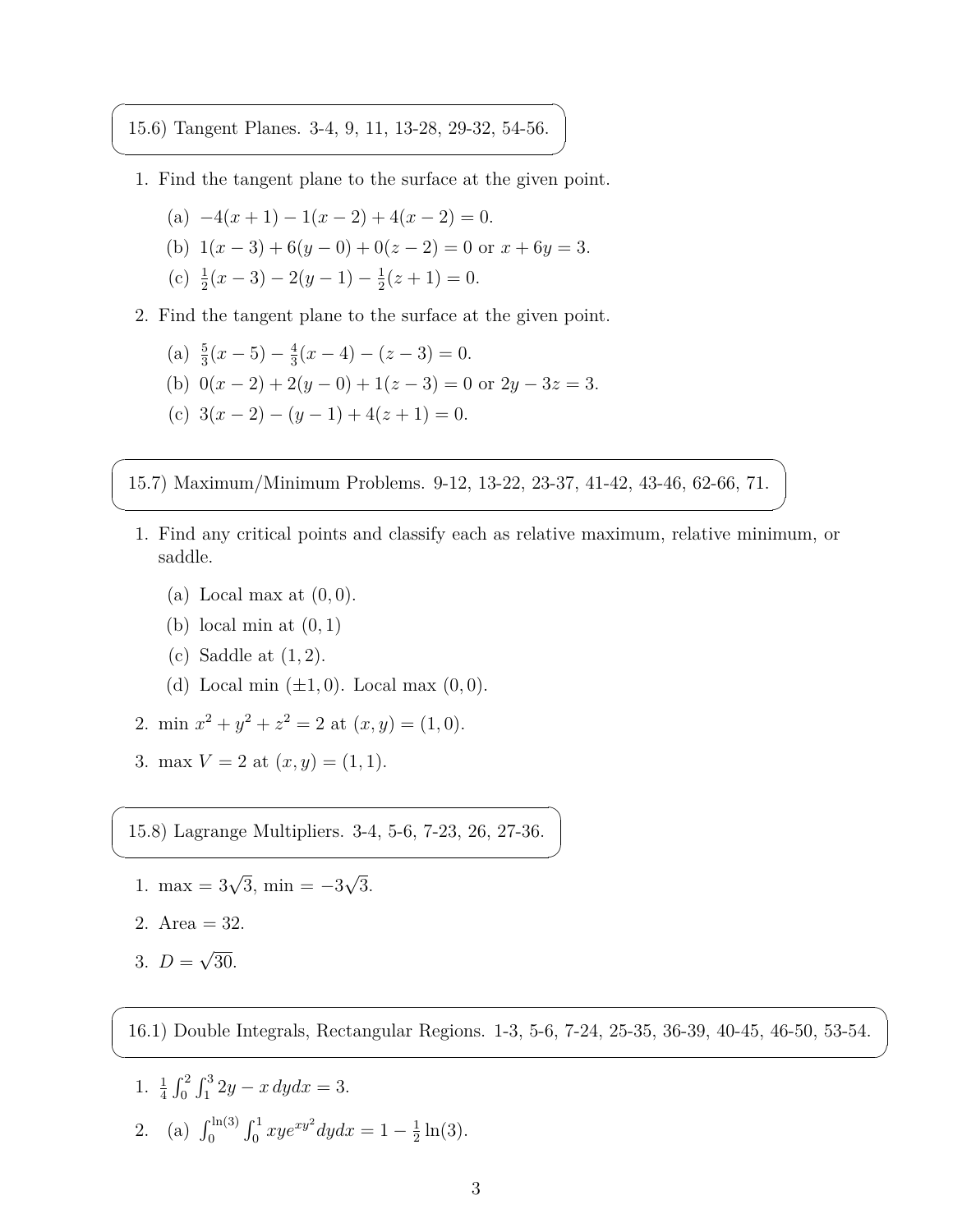(b) 
$$
\int_0^3 \int_0^1 \frac{y}{\sqrt{1+xy}} dx dy = \frac{10}{3}
$$
.

 $\overline{\phantom{0}}$ 

✖

 $\overline{\phantom{0}}$ 

 $\searrow$ 

 $\sqrt{2}$ 

✍

 $\overline{\phantom{0}}$ 

✖

16.2) Double Integrals, General Regions. 5-8, 9-10, 11-27, 28-34, 35-42, 43-53, 57-62, 63-68, 69, 70, 71, 73-80, 85-90, 95-96, 99-102.

1. 
$$
\int_{1}^{2} \int_{y^{2}+3}^{3y+1} 2y - 1 dx dy = \frac{1}{3}.
$$
  
2. (a) 
$$
\int_{0}^{3} \int_{0}^{2y} e^{y^{2}} dx dy = e^{9} - 1.
$$
  
(b) 
$$
\int_{-2}^{2} \int_{x^{2}}^{4} e^{12x - x^{3}} dy dx = \frac{1}{3} (e^{16} - e^{-16})
$$

16.3) Double Integrals in Polar Coordinates. 7-10, 11-14, 15-18, 19-20, 21-30, 31-40, 42, 44-46,47, 49-50, 53-54, 57-60, 65-68.

1. Evaluate the integral by converting to polar.

(a) 
$$
\int_0^4 \int_0^{\frac{\pi}{2}} (r \cos(\theta)) (r \sin(\theta)) r dr d\theta = 32.
$$
  
\n(b) 
$$
\int_{-\frac{\pi}{2}}^{\frac{\pi}{2}} \frac{1}{(1+r^2)^2} r dr d\theta = \frac{2\pi}{5}.
$$
  
\n(c) 
$$
\int_{-\frac{\pi}{4}}^{\frac{\pi}{4}} \int_{\sec(\theta)}^{2\sec(\theta)} r dr d\theta = 3.
$$

16.4) Triple Integrals. 4-6, 7-14, 15-29, 30-35, 36-37, 38-46, 47-50, 51-54, 57-58, 62-63, 67-70.

1. 
$$
\int_{0}^{2} \int_{0}^{1-\frac{1}{4}x^{2}} \int_{0}^{4-4y-x^{2}} dz dy dx
$$
  
\n
$$
\int_{0}^{1} \int_{0}^{\sqrt{4-4y}} \int_{0}^{4-4y-x^{2}} dz dx dy
$$
  
\n
$$
\int_{0}^{2} \int_{0}^{4-x^{2}} \int_{0}^{1-\frac{1}{4}z-\frac{1}{4}x^{2}} dy dz dx
$$
  
\n
$$
\int_{0}^{4} \int_{0}^{\sqrt{4-z}} \int_{0}^{1-\frac{1}{4}z-\frac{1}{4}x^{2}} dy dx dz
$$
  
\n
$$
\int_{0}^{4} \int_{0}^{1-\frac{1}{4}z} \int_{\sqrt{4-4y-z}} dx dy dz
$$
  
\n2. (a) 
$$
\int_{0}^{2} \int_{-\sqrt{4-2z}}^{\sqrt{4-2z}} \int_{x^{2}}^{4-2z} dy dx dz = \frac{256}{30}.
$$
  
\n(b) 
$$
\int_{0}^{4} \int_{-\sqrt{y}}^{\sqrt{y}} \int_{0}^{2-\frac{1}{2}y} dz dx dy = \frac{256}{30}.
$$

16.5) Cylindrical and Spherical Coordinates. 3-4, 9-10, 11-14, 15-22, 23-28, 29-34, 35-38, 41-47, 48-54, 58-61, 62-63, 64-65, 66-72, 77-79.

1. 
$$
\int_0^{2\pi} \int_1^2 \int_0^{4-r^2} \frac{z}{r^{\frac{3}{2}}} r dz dr d\theta = \frac{7}{3}\pi.
$$
  
2. 
$$
\int_0^{\frac{\pi}{2}} \int_0^{\frac{\pi}{2}} \int_0^2 \rho^4 \cos(\theta) \sin^3(\phi) \cos(\phi) d\rho d\phi d\theta = \frac{32}{15}.
$$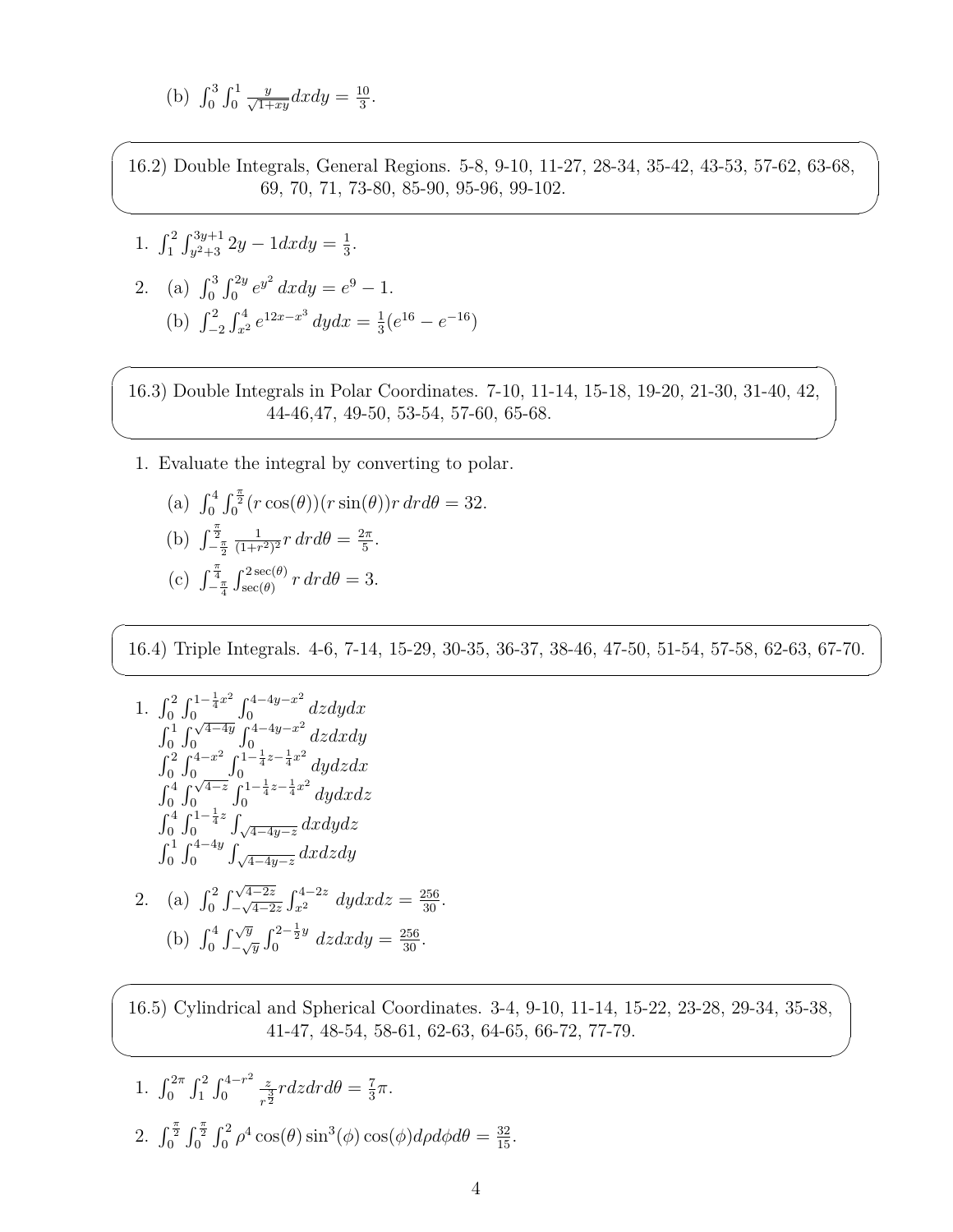3. (a) 
$$
\int_0^{2\pi} \int_0^3 \int_r^3 r \, dz dr d\theta = 9\pi
$$
.  
\n(b)  $\int_0^{2\pi} \int_0^{\frac{\pi}{4}} \int_0^{3\sec(\phi)} \rho^2 \sin(\phi) d\rho d\phi d\theta = 9\pi$ .  
\n4. (a)  $\int_0^{2\pi} \int_3^5 \int_0^{\sqrt{25-r^2}} r \, dz dr d\theta = \frac{128\pi}{3}$ .  
\n(b)  $\int_0^{2\pi} \int_{\cot^{-1}(4/3)}^{\frac{\pi}{2}} \int_{3\csc(\phi)}^{5} \rho^2 \sin(\phi) d\rho d\phi d\theta = \frac{128\pi}{3}$ .

16.7) Change of Variables. 5-11, 13-16, 17-22, 23-26, 27-30, 31-36, 37-39, 41-44, 46-47, 48, 50-52, 53, 56.

1. 
$$
\int_1^2 \int_1^3 \frac{1}{2v} dv du = \frac{1}{2} \ln(3).
$$
  
2. 
$$
\int_0^2 \int_1^3 (v - 2u)(\frac{1}{2}) du dv =
$$

3. 
$$
\int_0^{\pi} \int_0^1 10r^2 \sin(\theta) dr d\theta = \frac{20}{3}.
$$

17.1) Vector Fields. 2, 8-15, 18, 24, 25-30, 35-42, 43-45, 47-48, 49-52.

) *dudv* = *−*6*.*

1.

 $\sqrt{2}$ 

✍

 $\overline{\phantom{0}}$ 

 $\overbrace{\phantom{aaaa}}$ 

2.

 $\overline{\phantom{0}}$ 

 $\searrow$ 

 $\overline{a}$ 

✍

17.2) Line Integrals. 4-10, 12-16, 17-34, 35-36, 39-40, 41-46, 47-48, 49-56, 57-60, 62, 64-65, 68, 70-72, 73.

1. Evaluate the line integrals.

(a) 
$$
\int_0^2 t^3(0) + t(2t) dt = \frac{16}{3}
$$
.

(b) 
$$
\int_0^1 (2t)(-1+2t)(3) dt = 1.
$$

(c)  $\int_{-1}^{2} (t^4 - t)(4t^3) + 2t \, dt = 104.1.$ 

17.3) Conservative Vector Fields. 7, 9-16, 17-30, 31-34, 39-42, 44, 45-50, 51-52, 54-56, 59-62, 63-64.

1. (a)  $\phi(x, y) = \sqrt{x^2 + y^2}$ . (b)  $\phi(3,4) - \phi(1,0) = 4.$ 

2. 
$$
\vec{F} = \langle 1 + \cos(y), 2y - x \sin(y) \rangle.
$$

(a) 
$$
\frac{\partial g}{\partial x} = \frac{\partial f}{\partial y} = -\sin(x)
$$
.

(b) 
$$
\phi(x, y) = x + x \cos(y) + y^2
$$
.

(c)  $\phi(2,\pi) - \phi(1,0) = \pi^2 - 2.$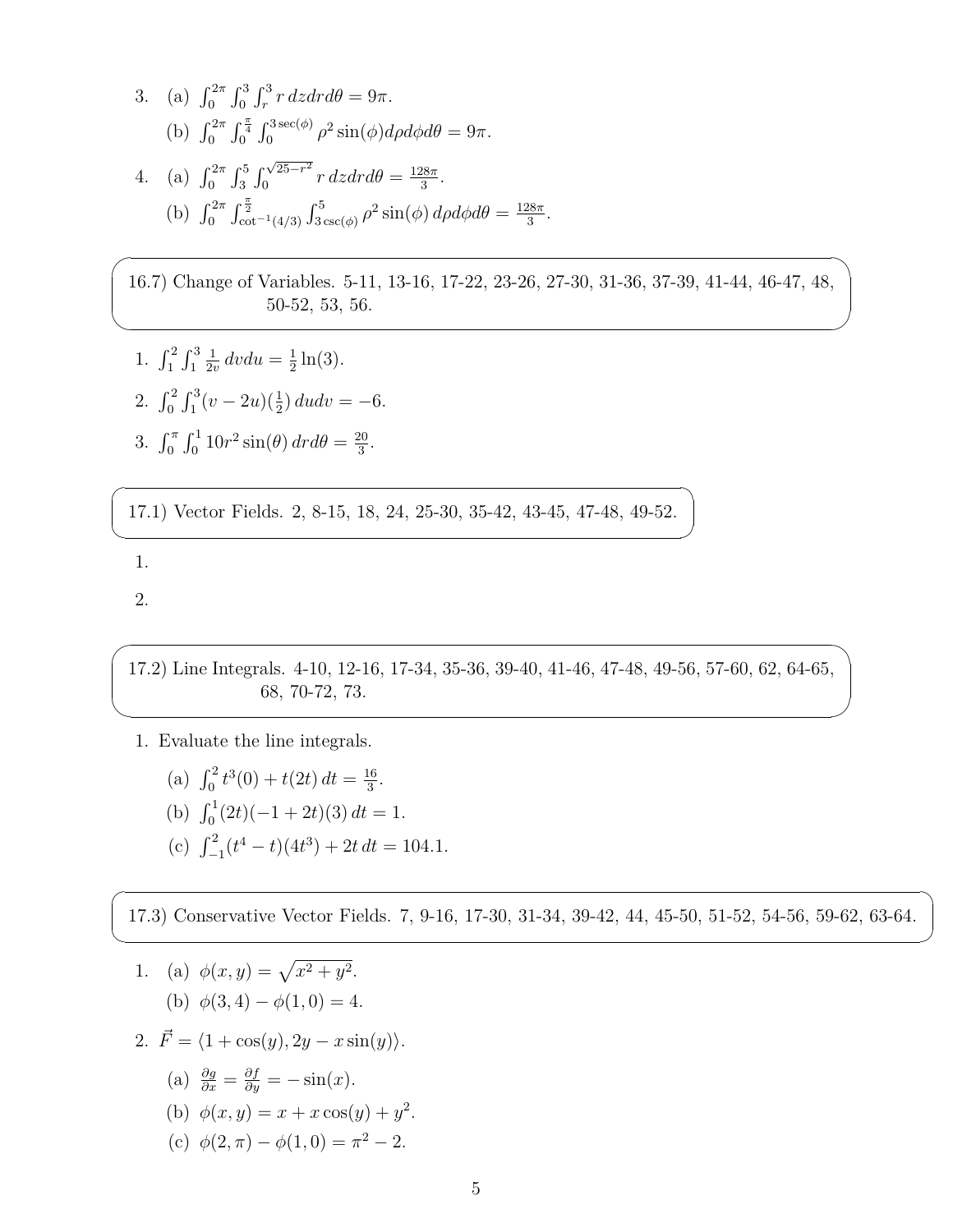3. 
$$
\nabla \times \vec{F} = \vec{0}, \phi(x, y, z) = x^2 + xy + 2y + z^3.
$$

17.4) Green's Theorem. 9-14, 15-16, 17-20, 21-25, 27-30, 31-40, 41-45, 48, 53-54.

1. 
$$
\int_0^2 \int_0^1 2x - 2x \, dy dx = 0.
$$
  
2. (a) 
$$
\int_{-1}^1 t - t^2 + (t + t^2)(2t) \, dt + \int_0^1 (1 - 2t - 1)(-2) \, dt = \frac{2}{3} + 2 = \frac{8}{3}.
$$
  
(b) 
$$
\int_{-1}^1 \int_{x^2}^1 2 \, dy dx = \frac{8}{3}.
$$

3.  $\int_0^1 \int_0^{2x} 4 \, dy dx = 4.$ 

 $\overline{a}$ 

✍

 $\sqrt{2}$ 

✍

 $\sqrt{2}$ 

✍

 $\overline{a}$ 

✍

 $4. \int_0^{2\pi} 16\cos^4(t) + 16\sin^4(t) dt = 24\pi, \int_0^{2\pi} \int_0^2 3r^3 dr d\theta = 24\pi. (The first integral is a little too hard/tedious to the same context).$ 

*.*

17.5) Divergence and Curl. 9-16, 17, 19, 21-22, 27-34, 41, 42, 44, 65, 67-69, 73.

- 1.  $\vec{F}$  should be  $\langle x^3, x^2y, yz^3 \rangle$ .  $\nabla \cdot \vec{F} = 4x^2 + 3yz^2, \nabla \times \vec{F} = \langle z^3, 0, 2xy \rangle$ . 2.  $\nabla \times \langle \frac{\partial \phi}{\partial x}, \frac{\partial \phi}{\partial y}, \frac{\partial \phi}{\partial z} \rangle = \vec{0}.$
- 3.  $\nabla \times \vec{F} = \langle -xy, -ze^{xz}, yz 2y \rangle \neq \vec{0}$ .

17.6) Surface Integrals. 9-14, 15, 17-18, 19-24, 25-28, 29-34*<sup>∗</sup>* , 35-38*<sup>∗</sup>* , 43-48*<sup>∗</sup>* , 52, 70-72, 74-75.

\*: For 29-34, 35-38, 43-48, you **must** parametrize the surface by  $r(u, v)$  and use the parametric form to do the integrals, rather than the 'explicit' form indicated in the book here.

1. 
$$
\int_0^{2\pi} \int_0^1 \sqrt{1 + r^2} r dr d\theta = \frac{\pi}{6} (5^{\frac{3}{2}} - 1)
$$
  
\n2. 
$$
\int_0^{2\pi} \int_0^2 (-\cos(\theta) + 2) r dr d\theta = 8\pi
$$
  
\n3. 
$$
\int_0^3 \int_{u^2}^{3u} \sqrt{6} dv du = 4.5\sqrt{6}
$$
  
\n4. 
$$
d\vec{S} = \langle -f(v)f'(v), f(v) \cos(u), f(v) \sin(u) \rangle du dv, dS = f(v)\sqrt{1 + (f'(v))^2} du dv
$$
  
\n5. (a) 
$$
\int_0^{\pi} \int_0^1 \int u \cos(v) \sin(v) - u \cos(v) \sin(v) + uv du dv = \frac{\pi^2}{4}.
$$
  
\n(b) 
$$
\int_0^{\pi} \int_0^1 u \sin(v) \sqrt{1 + u^2} du dv = \frac{2}{3} (2^{\frac{3}{2}} - 1).
$$

17.7) Stokes' Theorem. 5-10, 11-16, 17-24, 30-33, 45.